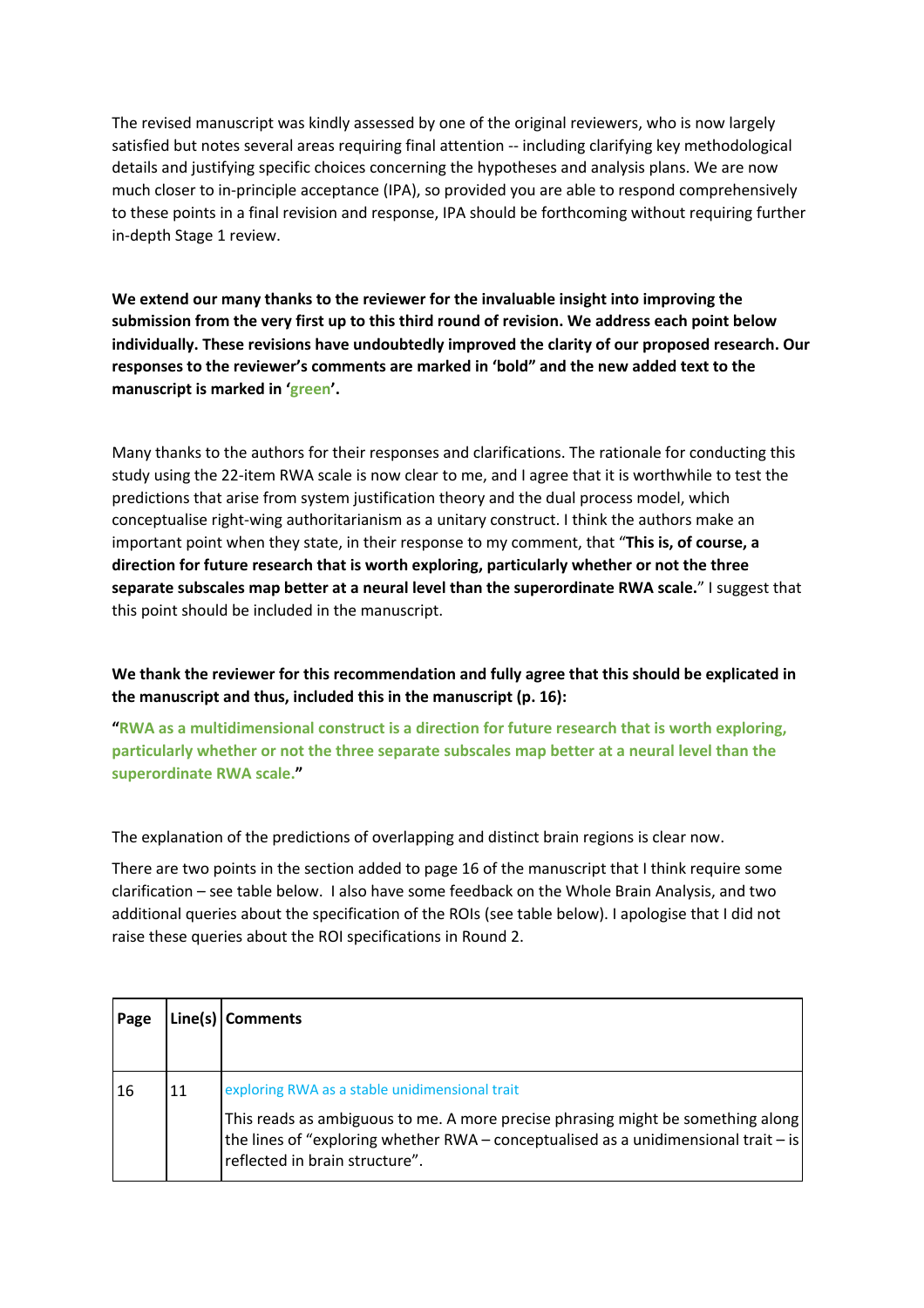|    |       | We thank the reviewer for highlighting this. We agree that this way of phrasing is<br>much more clear and have edited the manuscript accordingly (p. 16):                                                                                                                                                                                                                                                                                                                                                                                                                                                                                                                                                                                                                                                                                                                                                                                                       |
|----|-------|-----------------------------------------------------------------------------------------------------------------------------------------------------------------------------------------------------------------------------------------------------------------------------------------------------------------------------------------------------------------------------------------------------------------------------------------------------------------------------------------------------------------------------------------------------------------------------------------------------------------------------------------------------------------------------------------------------------------------------------------------------------------------------------------------------------------------------------------------------------------------------------------------------------------------------------------------------------------|
|    |       | "Nevertheless, we have good reason to believe that there is merit in exploring<br>whether RWA $-$ conceptualised as a unidimensional trait $-$ is reflected in brain<br>structure."                                                                                                                                                                                                                                                                                                                                                                                                                                                                                                                                                                                                                                                                                                                                                                             |
| 16 | 19-22 | Moreover, one study conducted a set of factor analyses of RWA (and SDO) showing that<br>both multidimensional and unidimensional models of RWA demonstrate acceptable fit to<br>response data granted the items themselves were already divided into their respective<br>subscales (Kandler et al., 2016).                                                                                                                                                                                                                                                                                                                                                                                                                                                                                                                                                                                                                                                      |
|    |       | This is quite difficult to follow, especially the statement, "granted the items<br>themselves were already divided into their respective subscales". Was this a factor<br>analysis of the same 22-item RWA scale used in the present study? In which case,<br>as the authors have pointed out, factor analysis would not be appropriate or<br>informative, given the double- and triple-barrelled nature of several items.<br>It would also be helpful to specify (a) if the multidimensional model(s) that<br>demonstrated acceptable fit was a 3-dimension model, and if more than one<br>multidimensional model demonstrated acceptable fit; and (b) whether the<br>multidimensional model(s) or the unidimensional model demonstrated better fit to<br>the data. I think it would also be appropriate to specify the number of participants<br>whose data were used in Kandler et al.'s factor analysis.                                                    |
|    |       | We thank the reviewer for seeking clarification on this. The Kandler et al. study<br>did not use the 22-item RWA scale. They opted for the 12-item variation of the<br>RWA scale which can be clearly delineated into the three subscales (i.e. no<br>double/triple-barelled items). We believe this further supports our stance in that<br>even after the removal of items that overlap across the three covarying traits, the<br>factor analyses conducted demonstrated that RWA (and SDO) may be best<br>conceptualised using "the more parsimonious unidimensional model". They also<br>added that "modelling RWA and SDO as multidimensional constructs did not<br>provide an appreciably better model fit".                                                                                                                                                                                                                                               |
|    |       | We agree that specifying which multidimensional models showed acceptable fit<br>as well as the number of participants used in that study would be appropriate to<br>include in the manuscript (p. 16):                                                                                                                                                                                                                                                                                                                                                                                                                                                                                                                                                                                                                                                                                                                                                          |
|    |       | "Kandler et al. used a 12-item variation of the RWA scale with three clearly<br>delineated subscales (and the original 16-item SDO scale with two subscales).<br>Recruiting a large sample ( $N = 1437$ ), the responses of these individuals to the<br>RWA and SDO scales were subjected to confirmatory factor analyses fitting three<br>alternative models. Their findings indicated acceptable fit to the data where RWA<br>was modelled as three factors, one factor and one superordinate factor with three<br>subordinate factors. Overall, the authors concluded that the multidimensional<br>models do not provide substantially better fit that warrants opting out of a more<br>parsimonious unidimensional conceptualisation of RWA (and SDO). We believe<br>this further supports our stance in that even after the removal of items that<br>overlap across the three covarying traits, RWA may be best conceptualised as a<br>unitary construct." |
| 19 | 12    | We intend to measure the mean grey matter volume (GMV).                                                                                                                                                                                                                                                                                                                                                                                                                                                                                                                                                                                                                                                                                                                                                                                                                                                                                                         |
|    |       | I'm not sure what is meant by 'mean' here. As I understand it, the authors will<br>conduct a standard mass univariate multiple regression VBM analysis. Usually,                                                                                                                                                                                                                                                                                                                                                                                                                                                                                                                                                                                                                                                                                                                                                                                                |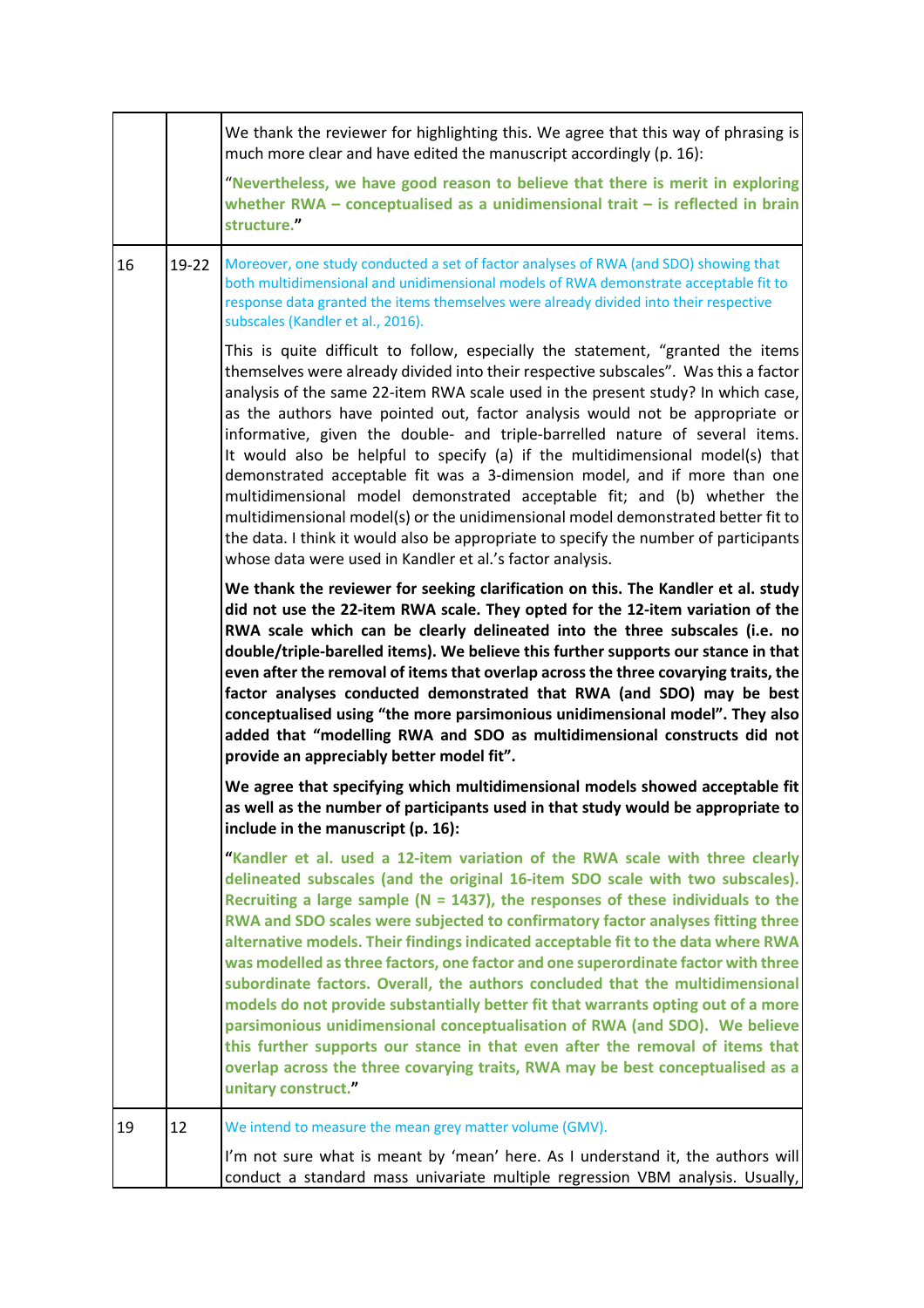|    |    | whole-brain interrogation of the results would proceed thus: Once the GLM has<br>been fitted, one uses the information from the resulting beta and ResMS images (as<br>well as the SPM mat file) to generate images of t statistics. Contrast vectors are<br>specified, which indicate the linear combination of beta images to test. These linear<br>combinations are then used to identify any regions (clusters of voxels) in which the<br>contrast is significantly different from zero.<br>We thank the reviewer for pointing this out. We fully agree with the reviewer in<br>that 'mean GMV' is not an appropriate characterisation of the VBM analysis the<br>reviewer correctly described above. Therefore, we have removed this line.                                                                                                                                                    |
|----|----|----------------------------------------------------------------------------------------------------------------------------------------------------------------------------------------------------------------------------------------------------------------------------------------------------------------------------------------------------------------------------------------------------------------------------------------------------------------------------------------------------------------------------------------------------------------------------------------------------------------------------------------------------------------------------------------------------------------------------------------------------------------------------------------------------------------------------------------------------------------------------------------------------|
| 19 | 14 | It is true that the "factorial design" (including multiple regression) models in SPM<br>use ordinary least squares, but this is a confusing way of explaining the model that<br>will be applied. Note that SPM applies the regression model in every voxel (mass<br>univariate analysis), so it is not mean grey matter volume that is the dependent<br>variable in each multiple regression analysis, but smoothed, corrected grey matter<br>volume estimates for each participants for that voxel.                                                                                                                                                                                                                                                                                                                                                                                               |
|    |    | We thank the reviewer for this suggestion and have edited the manuscript<br>appropriately (p. 19):                                                                                                                                                                                                                                                                                                                                                                                                                                                                                                                                                                                                                                                                                                                                                                                                 |
|    |    | "Each multiple regression analysis will use ordinary least squares models with<br>smoothed, corrected GMV estimate as the dependent variable, and RWA (or SDO)<br>score, gender, age and TIV as independent variables."                                                                                                                                                                                                                                                                                                                                                                                                                                                                                                                                                                                                                                                                            |
| 21 | 7  | What is the justification for averaging the mean volumes from the left and right<br>amygdala? Why not conduct a region of interest VBM using a bilateral amygdala<br>mask? As it might be the case that only left or right amygdala is associated with<br>RWA/SDO, or that RWA/SDO scores are only associated with regional grey matter<br>volume in a part of the 20mm spheres used as amygdala ROIs.                                                                                                                                                                                                                                                                                                                                                                                                                                                                                             |
|    |    | We thank the reviewer for this clarification. We do predict that RWA and SDO will<br>correlate with both left and right amygdala volumes. Importantly, we selected the<br>spherical ROI specifically to determine whether the same region in the amygdala<br>that is associated with system justification scale score (Nam et al., 2017) would<br>also be associated with system-justifying ideologies, namely RWA and SDO. The<br>averaging of left and right amygdala volumes was meant to be used to show how<br>the bilateral amygdala volume correlate with RWA/SDO in a scatter plot graph of<br>regional volume against RWA/SDO as with Nam et al (2017). We intend to do the<br>same for all other ROIs. However, we can understand how this can be<br>misconstrued as the mean volume being used in the ROI analysis. We have edited<br>the manuscript to clarify this ambiguity (p. 19): |
|    |    | "After the ROI analysis, we will conduct Pearson's correlation tests for each ROI<br>GMV with RWA and SDO separately. With regards to amygdala GMV, we average<br>the volumes from the left and right amygdala to generate a single measure of<br>bilateral amygdala volume."                                                                                                                                                                                                                                                                                                                                                                                                                                                                                                                                                                                                                      |
| 21 | 10 | Why is the region of interest analysis confined to the left insula? Hypothesis 4 does<br>not specify left insula, which I took to mean that the hypothesis was bilateral.                                                                                                                                                                                                                                                                                                                                                                                                                                                                                                                                                                                                                                                                                                                          |